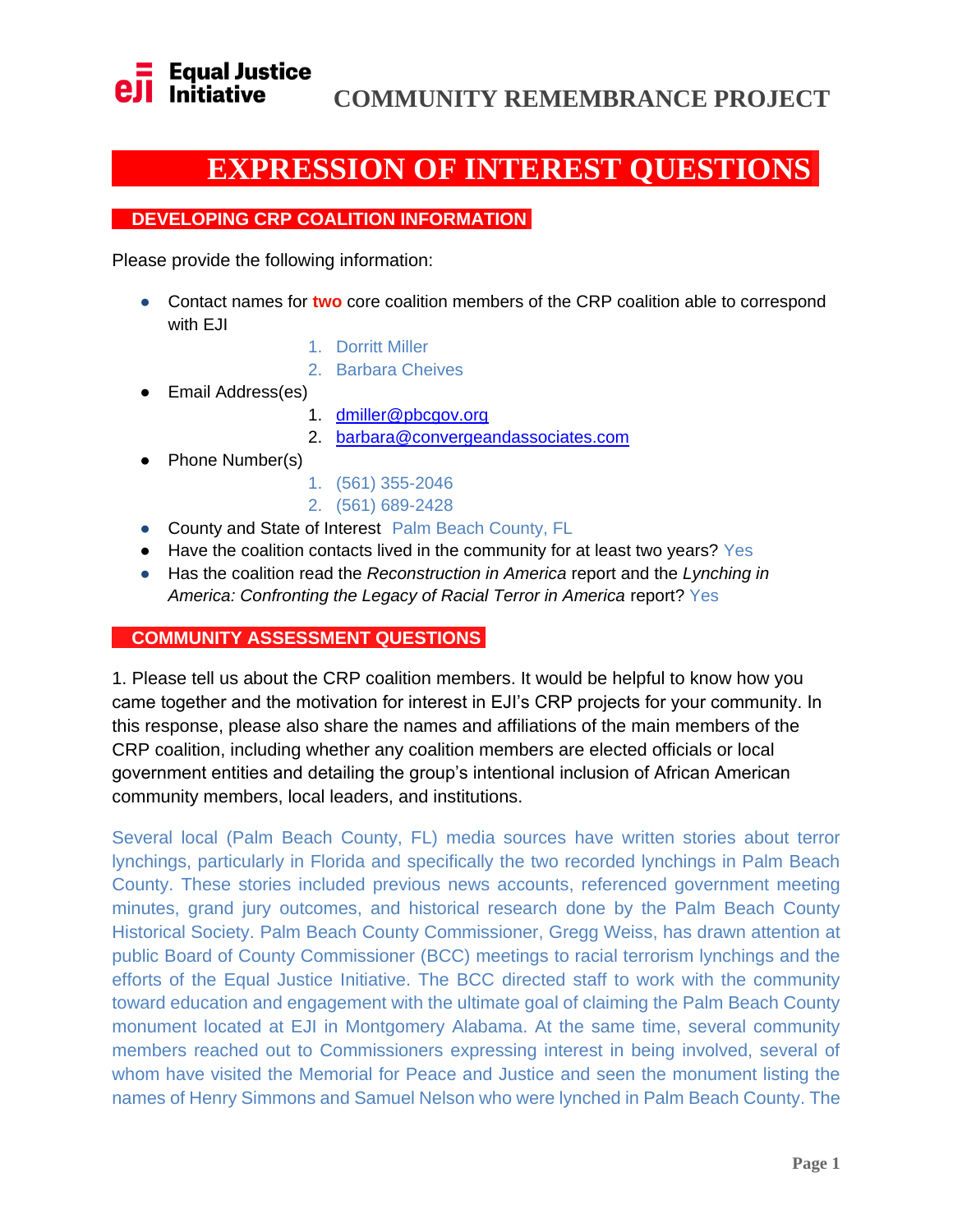### **COMMUNITY REMEMBRANCE PROJECT**<br> **COMMUNITY REMEMBRANCE PROJECT**

Palm Beach County Community Remembrance Project coalition was formed by a diverse group of individuals interested in lending their time and talents to this incredibly important work. The coalition is geographically diverse representative of the various areas of our County. Our County is rich in urban, suburban and rural landscapes and has 39 municipalities within the County. The range of demographics in our community is striking. Our County is home to economic extremes including both mega-wealthy communities and communities with 40% unemployment and median household incomes below the poverty rate. Racial and economic tensions have a long and complex history in Palm Beach County and continue to the present day. When the coalition formed, we were intentional to include a diverse representation from our County. The Palm Beach County Community Remembrance Project has also been intentional to include African American community members, local leaders and institutions within the core membership and on the working sub-committees.

Main members of the Palm Beach County Community Remembrance Project include:

Bryan Boysaw, local Attorney (Chair)

Barbara Cheives, Converge and Associates (Co Vice-Chair)

Josephine Gon, Jewish Federation of Palm Beach County (Co Vice-Chair)

Edith Bush, MLK Coordinating Committee

Mark Schneider, ACLU Palm Beach County Chapter

Charlene Farrington, S.D. Spady Cultural Heritage Museum

Richard Perry, Entrepreneur

The Rev. Burl Salmon, The Church of Bethesda-by-the-Sea

Dorritt Miller, Assistant County Administrator, Palm Beach County

Jennifer Cirillo, Assistant Director Parks & Recreation, Palm Beach County

Tammy Fields, Youth Services Director, Palm Beach County

2. Please describe the current demographics of your county. How might these demographics influence local community remembrance work?

The current demographics of Palm Beach County are as follows: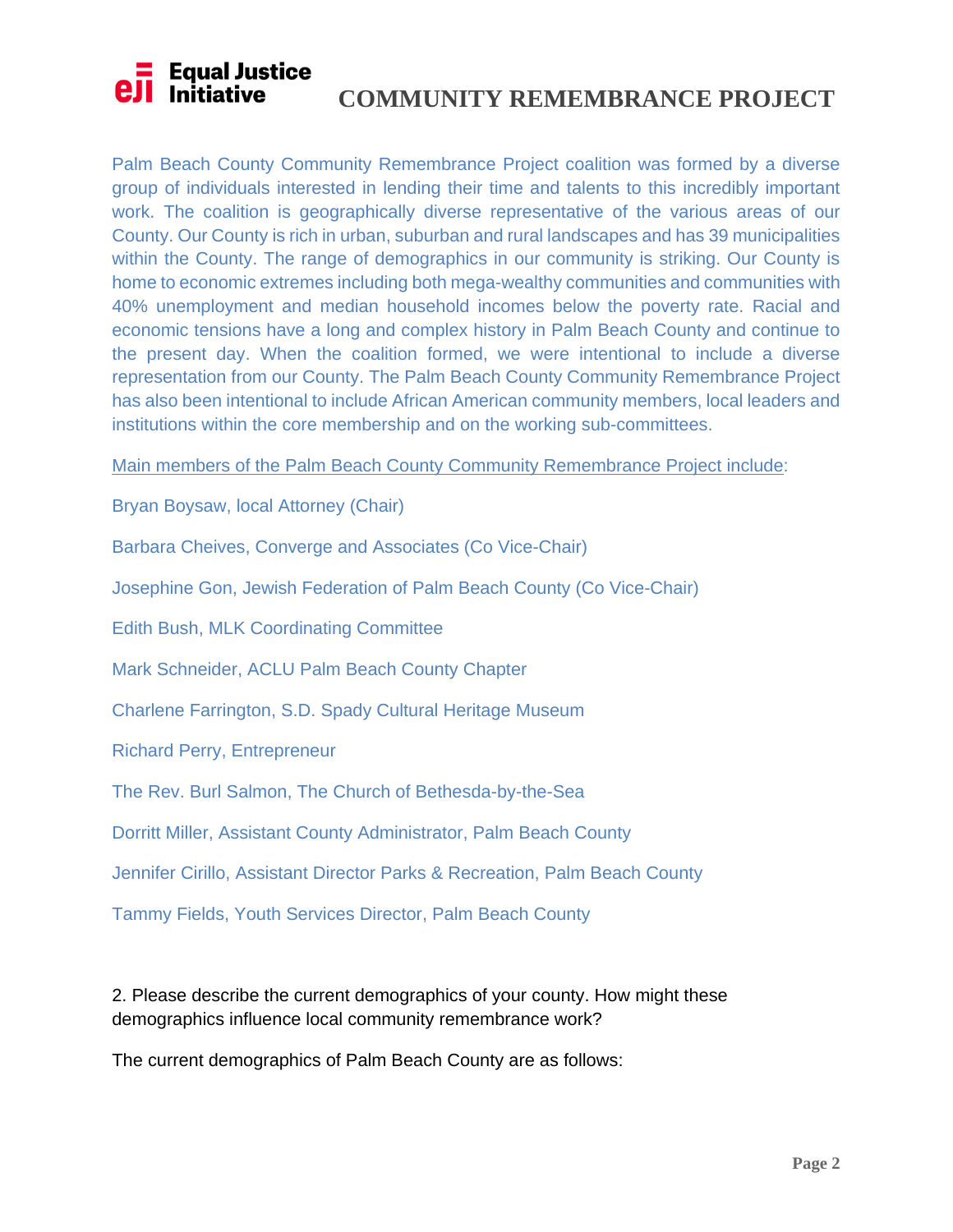

# **COMMUNITY REMEMBRANCE PROJECT**<br> **COMMUNITY REMEMBRANCE PROJECT**

### **Census**

#### QuickFacts

#### Palm Beach County, Florida; United States

QuickFacts provides statistics for all states and counties, and for cities and towns with a population of 5,000 or more.

| <b>All Topics</b>                                                                       | <b>Palm Beach</b><br><b>County, Florida</b> | <b>United States</b> |
|-----------------------------------------------------------------------------------------|---------------------------------------------|----------------------|
| Population estimates, July 1, 2019, (V2019)                                             | 1,496,770                                   | 328,239,523          |
| <b>X</b> PEOPLE                                                                         |                                             |                      |
| <b>Population</b>                                                                       |                                             |                      |
| Population estimates, July 1, 2019, (V2019)                                             | 1,496,770                                   | 328,239,523          |
| Population estimates base, April 1, 2010, (V2019)                                       | 1,320,135                                   | 308,758,105          |
| Population, percent change - April 1, 2010 (estimates base) to July 1, 2019,<br>(V2019) | 13.4%                                       | 6.3%                 |
| Population, Census, April 1, 2010                                                       | 1,320,134                                   | 308,745,538          |
| Age and Sex                                                                             |                                             |                      |
| Persons under 5 years, percent                                                          | $\triangle$ 5.1%                            | $\bullet$ 6.0%       |
| Persons under 18 years, percent                                                         | ▲ 19.0%                                     | 22.3%                |
| Persons 65 years and over, percent                                                      | 24.4%                                       | 4 16.5%              |
| Female persons, percent                                                                 | $$51.5\%$                                   | \$ 50.8%             |
| <b>Race and Hispanic Origin</b>                                                         |                                             |                      |
| White alone, percent                                                                    | <b>A</b> 74.6%                              | <b>A</b> 76.3%       |
| Black or African American alone, percent (a)                                            | <b>4</b> 19.8%                              | 43.4%                |
| American Indian and Alaska Native alone, percent (a)                                    | $\triangle$ 0.6%                            | 4.3%                 |
| Asian alone, percent (a)                                                                | $\bullet$ 2.9%                              | 45.9%                |
| Native Hawaiian and Other Pacific Islander alone, percent (a)                           | $\triangle$ 0.1%                            | $\bullet$ 0.2%       |
| Two or More Races, percent                                                              | 4.9%                                        | 2.8%                 |
| Hispanic or Latino, percent (b)                                                         | ▲ 23.4%                                     | ▲ 18.5%              |
| White alone, not Hispanic or Latino, percent                                            | 6 53.5%                                     | 60.1%                |
| <b>Population Characteristics</b>                                                       |                                             |                      |
| Veterans, 2015-2019                                                                     | 80,824                                      | 18,230,322           |
| Foreign born persons, percent, 2015-2019                                                | 25.4%                                       | 13.6%                |
| Housing                                                                                 |                                             |                      |
| Housing units, July 1, 2019, (V2019)                                                    | 693,140                                     | 139,684,244          |
| Owner-occupied housing unit rate, 2015-2019                                             | 68.9%                                       | 64.0%                |
| Median value of owner-occupied housing units, 2015-2019                                 | \$283,600                                   | \$217,500            |
| Median selected monthly owner costs - with a mortgage, 2015-2019                        | \$1,816                                     | \$1,595              |
| Median selected monthly owner costs -without a mortgage, 2015-2019                      | \$685                                       | \$500                |
| Median gross rent, 2015-2019                                                            | \$1,398                                     | \$1,062              |
| Building permits, 2019                                                                  | 5,550                                       | 1,386,048            |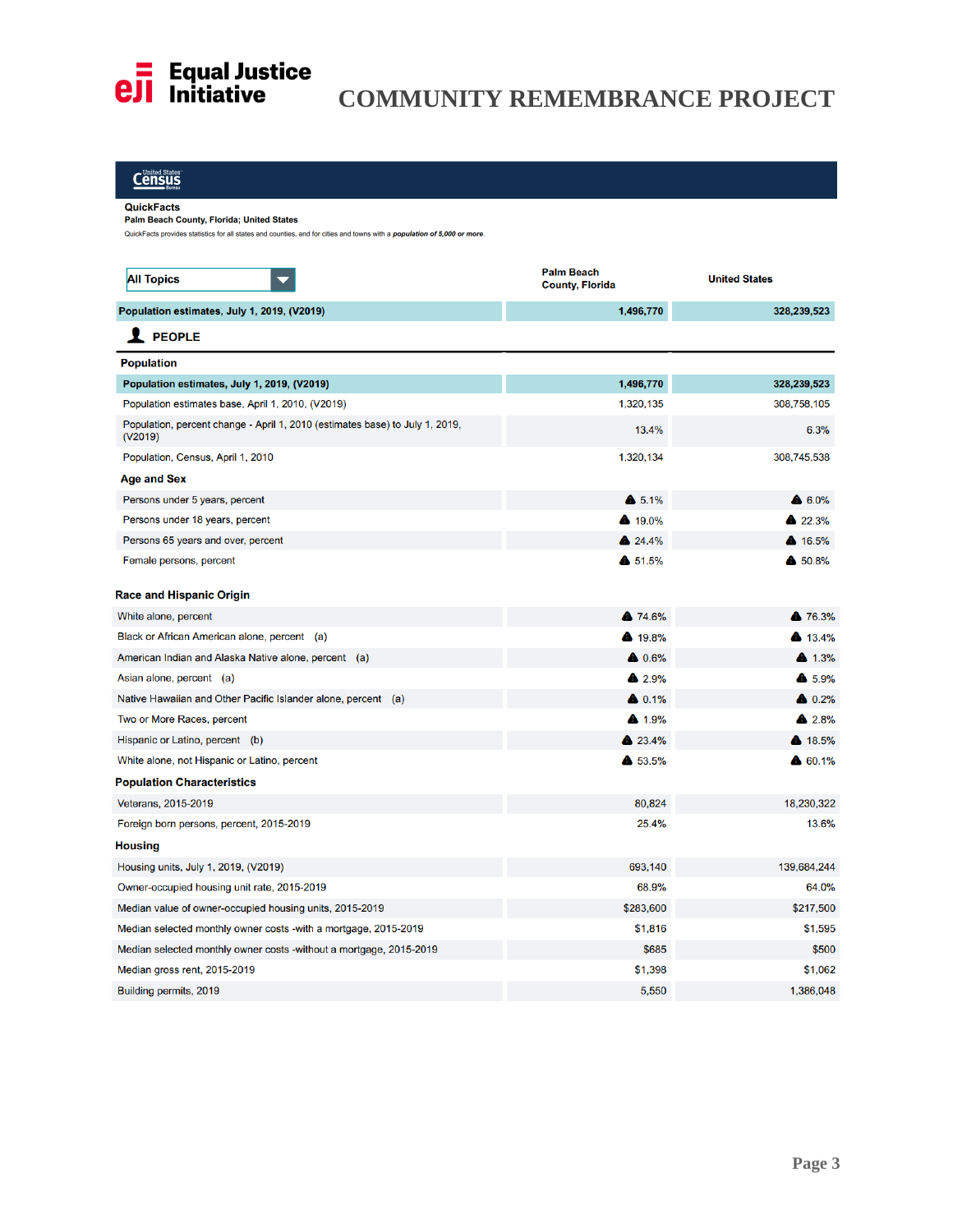

#### **Families & Living Arrangements**

| Households, 2015-2019                                                                     | 554,095      | 120,756,048   |
|-------------------------------------------------------------------------------------------|--------------|---------------|
| Persons per household, 2015-2019                                                          | 2.61         | 2.62          |
| Living in same house 1 year ago, percent of persons age 1 year+, 2015-2019                | 85.0%        | 85.8%         |
| Language other than English spoken at home, percent of persons age 5 years+,<br>2015-2019 | 32.1%        | 21.6%         |
| <b>Computer and Internet Use</b>                                                          |              |               |
| Households with a computer, percent, 2015-2019                                            | 92.4%        | 90.3%         |
| Households with a broadband Internet subscription, percent, 2015-2019                     | 85.0%        | 82.7%         |
| <b>Education</b>                                                                          |              |               |
| High school graduate or higher, percent of persons age 25 years+, 2015-2019               | 88.5%        | 88.0%         |
| Bachelor's degree or higher, percent of persons age 25 years+, 2015-2019                  | 36.7%        | 32.1%         |
| <b>Health</b>                                                                             |              |               |
| With a disability, under age 65 years, percent, 2015-2019                                 | 6.7%         | 8.6%          |
| Persons without health insurance, under age 65 years, percent                             | ▲ 17.9%      | 49.5%         |
| <b>Economy</b>                                                                            |              |               |
| In civilian labor force, total, percent of population age 16 years+, 2015-2019            | 59.7%        | 63.0%         |
| In civilian labor force, female, percent of population age 16 years +, 2015-2019          | 54.4%        | 58.3%         |
| Total accommodation and food services sales, 2012 (\$1,000) (c)                           | 3,467,277    | 708,138,598   |
| Total health care and social assistance receipts/revenue, 2012 (\$1,000) (c)              | 9,756,686    | 2,040,441,203 |
| Total manufacturers shipments, 2012 (\$1,000) (c)                                         | 3,550,407    | 5,696,729,632 |
| Total merchant wholesaler sales, 2012 (\$1,000) (c)                                       | 12, 157, 346 | 5,208,023,478 |
| Total retail sales, 2012 (\$1,000) (c)                                                    | 19,700,117   | 4,219,821,871 |
| Total retail sales per capita, 2012 (c)                                                   | \$14,522     | \$13,443      |
|                                                                                           |              |               |
| <b>Income &amp; Poverty</b>                                                               |              |               |
| Median household income (in 2019 dollars), 2015-2019                                      | \$63,299     | \$62,843      |
|                                                                                           |              | \$34,103      |
| Per capita income in past 12 months (in 2019 dollars), 2015-2019                          | \$39,933     |               |

These current demographics influence the coalition's remembrance work in that there remains a great divide of extremes in Palm Beach County. The wealth of certain areas in the County skews the median household income. When the Town of Palm Beach is removed from this overall median household income data for the county, the median drops from \$63,229 to below \$30,000 a year. There is a clear and visible segregation in neighborhoods of the ultra-wealthy and the poor which also follow historic racial segregation, redlining of neighborhoods, and environmental isolation through infrastructure such as waterways, railway corridors and highway construction.

The community where Henry Simmons body was found, on the island of Palm Beach, is home to the ultra-wealthy who are mostly white as well as the 45<sup>th</sup> President of the United States of America. The separation of this community continues to this day demographically as well as through physical barriers to the rest of Palm Beach County. Moving forward, truth-telling and reconciliation work on the island of Palm Beach will be significantly meaningful.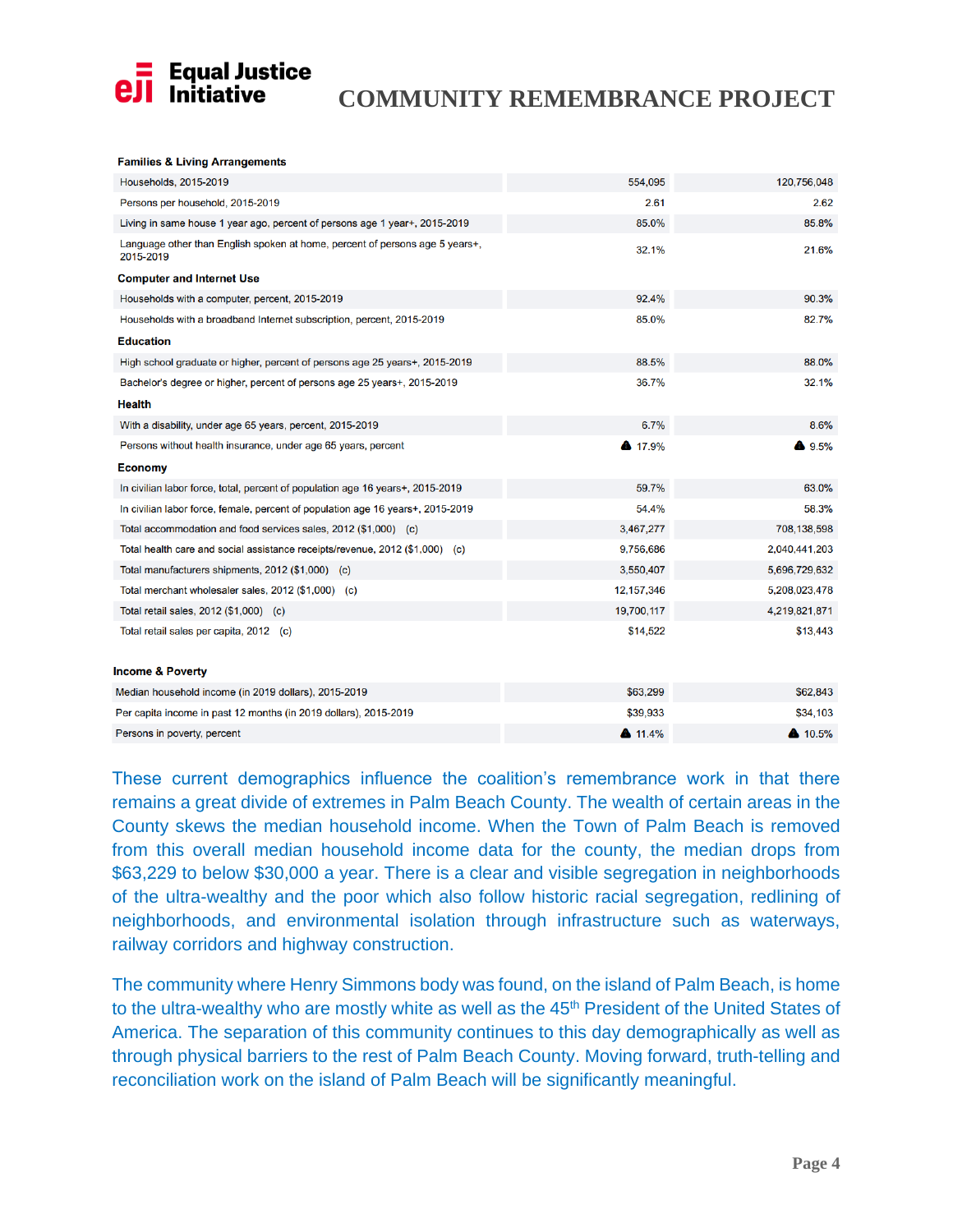# **COMMUNITY REMEMBRANCE PROJECT**

Even though it was less than 100 years ago, other than a few news stories over the years, the lynchings in Palm Beach County have gone largely unrecognized and forgotten to history. We aim to change that.

South Florida is also a destination for immigrant populations with more than a quarter of the population of Palm Beach County born outside of the United States, nearly double the national percentage. Our community has close proximity and cultural ties specifically to the Caribbean Islands. Our community is also very transient with seasonal migrant farm communities and people often moving throughout Southeast Florida. There is a connection of the lynching of Samuel Nelson to Miami which we will continue to explore further. We will aim to have open lines of communication with the TEAR Coalition in Miami and the Rubin Stacy Coalition in Broward County as our communities were connected then and are connected now.

We have a large Jewish population and a very large Holocaust survivor population. Given the rise in antisemitism in America and incidents in Florida, and the close involvement of Jews in the Civil Rights Movement, these demographics and experiences do also influence our community remembrance work.

3. To the best of your knowledge, which organizations or entities in your community are most engaged in racial justice work, and which have not yet taken the opportunity to confront this history? Are there connections to these groups within the existing working group of the coalition?

Organizations in our community most engaged in racial justice work:

MLK Coordinating Committee \*

ACLU\*

Jewish Federation of Palm Beach County\*

Converge and Associates\*

S.D. Spady Cultural Heritage Museum\*

The Urban League of Palm Beach County

Palm Beach County Board of County Commissioners\*

Historical Society of Palm Beach County+

Children's Services Council+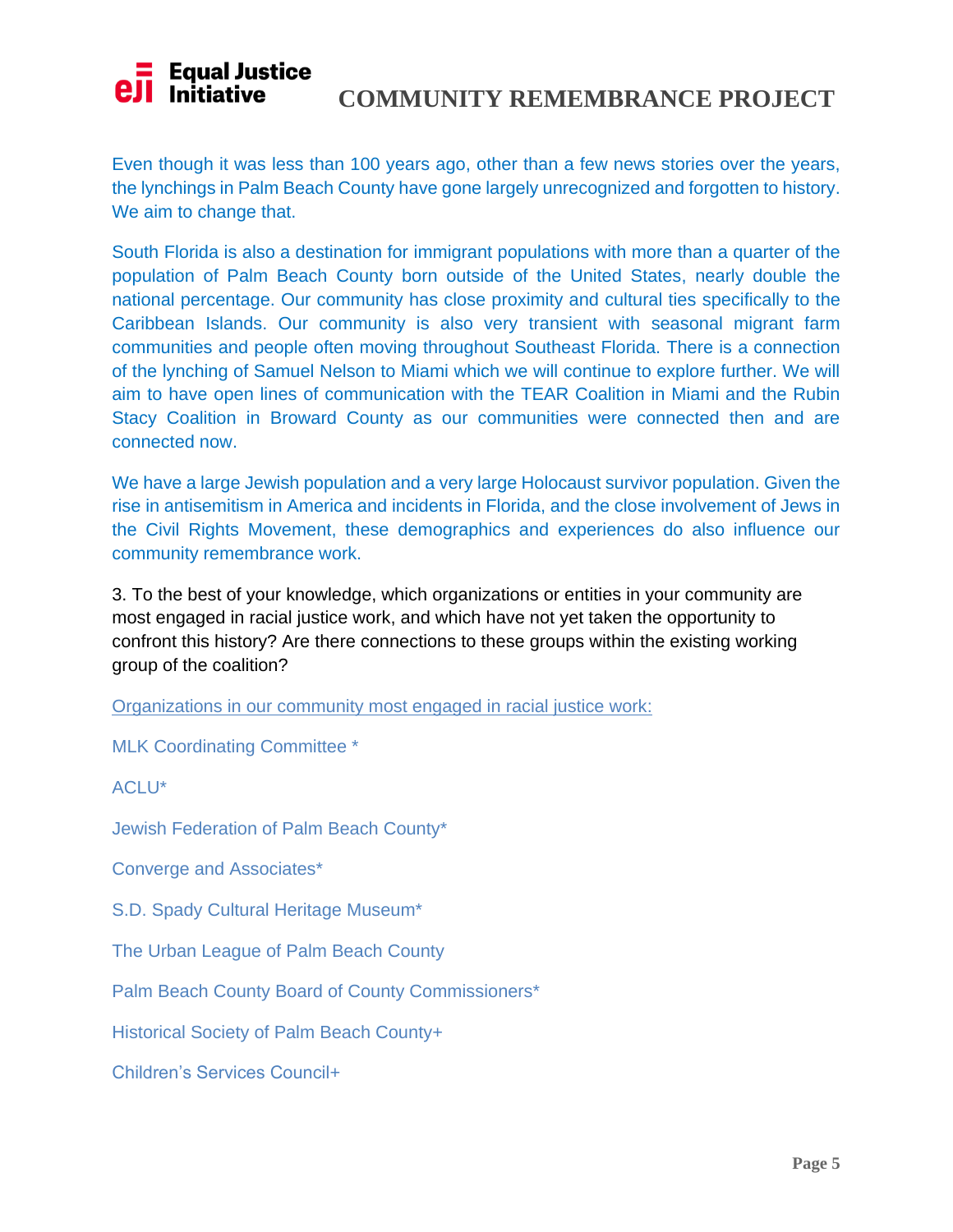### **COMMUNITY REMEMBRANCE PROJECT<br>Initiative to a COMMUNITY REMEMBRANCE PROJECT**

Birth to 22: United for Brighter Futures Alliance\*

Palm Health Foundation

BeWell PBC

Community Foundation of Palm Beach and Martin Counties+

Organizing Against Racism+

United Way of Palm Beach County

My Brother's Keeper Initiative+

Palm Beach County School Board – Superintendent Committee on Black Student Achievement+

City of West Palm Beach Mayor's Initiative

Catalyst for Justice

Freedom Fighters for Justice

Moms Demand Action

PEACE

Mothers Against Murderers

*\* indicates representation within the existing core working group of the coalition and* 

*+ indicates connection through working group member or representation on sub-committee.* 

Organizations not yet taken the opportunity to confront this history:

Some local schools

Some local municipalities

Other civic organizations

4. What, if any, prior efforts in this county and/or community have taken place over the last 10 years related to reckoning with the history of racial terrorism and lynching? Are you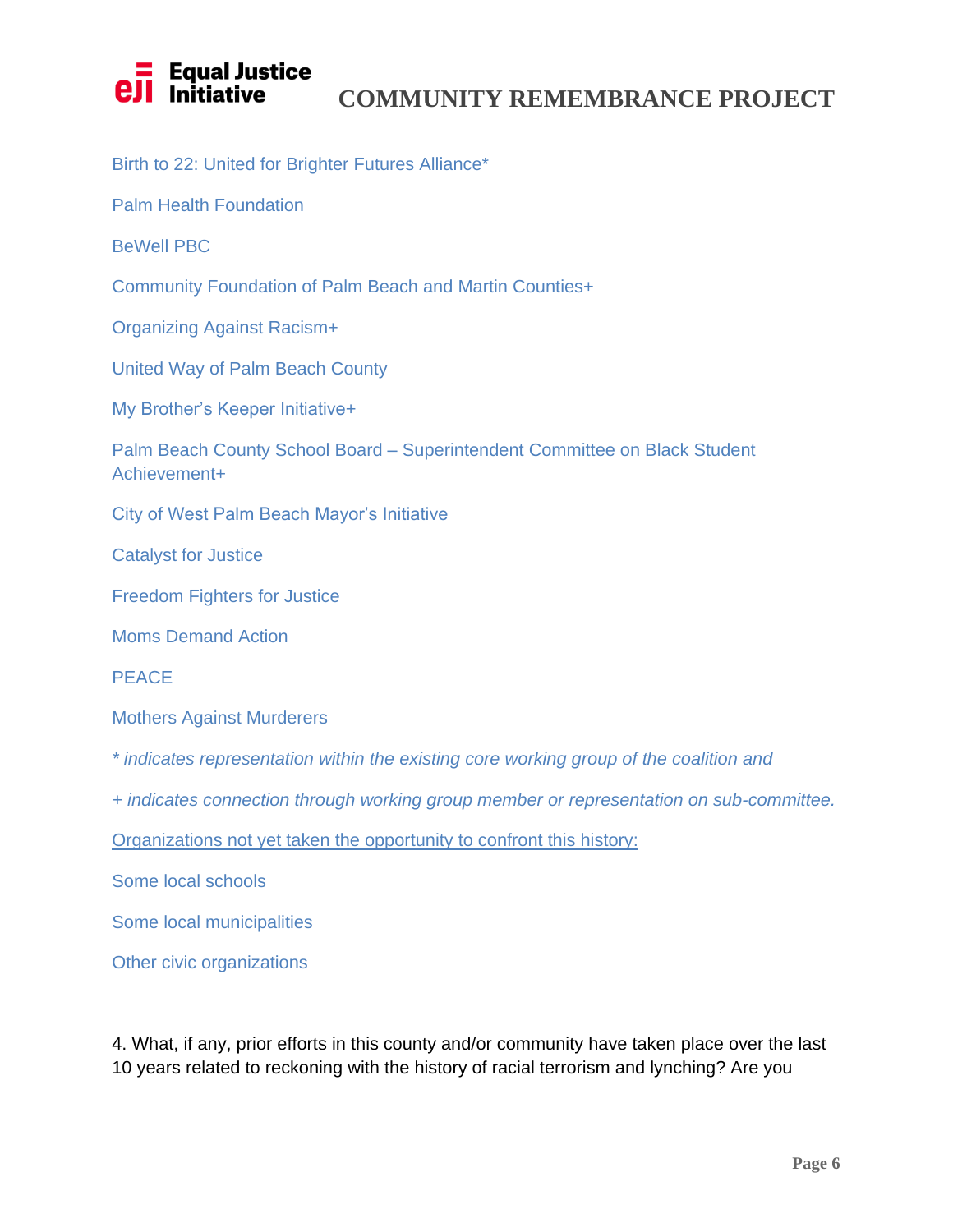#### **Equal Justice**  $\prod$  initiative **COMMUNITY REMEMBRANCE PROJECT**

aware of any efforts that involved relatives of any lynching victim(s)? Depending on your answer, explain the community response.

Palm Beach County's My Brother's Keeper Alliance, Youth Services Department and the Birth to 22 Alliance hosted two Race to Equity Summits (in 2017 and 2019) connecting national, regional and local educators, service providers and community members, especially youth, to topics of racial equity and building more diverse, equitable, and inclusive learning and professional environments in our community.

The Palm Beach County Community Services, Youth Services Departments, Parks and Recreation and Library Departments make diversity, equity, and inclusion a priority. The Youth Services Department has led the My Brother's Keeper Alliance since its inception and conducts regular trainings on Race-based Implicit Bias and Microaggressions and Trauma Informed Care.

In recent years, the Palm Beach County Library System has offered opportunities for public dialog on the history of racial terrorism in the form of book and film discussions, historical lectures, and author talks. An award-winning, ongoing partnership with the PBC Criminal Justice Commission (CJC) has produced programs featuring panels of experts, litigators, law enforcement representatives, academics, and community leaders guiding attendees through moderated presentations on criminal justice and race here in Palm Beach County as well as discussing books and films exploring racism in America, the criminal justice system, and mass incarceration. Books and films that have been featured as part of this collaborative programming series are:

- *Just Mercy* by Bryan Stevenson
- 13<sup>th</sup> (Film screening and discussion of Ava DuVernay's documentary)
- *The New Jim Crow: Mass Incarceration in the Age of Colorblindness* by Michelle Alexander
- *Stony the Road: Reconstruction, White Supremacy, and the Rise of Jim Crow* by Henry Louis Gates Jr
- *Pushout: The Criminalization of Black Girls in Schools* (Film screening and discussion held at two branch locations)

The onset of COVID-19 disrupted the remainder of 2020 plans, but the library has transitioned to virtual programming and will continue this series beginning with a discussion of *Vanguard: How Black Women Broke Barriers, Won the Vote, and Insisted on Equ*ality for All in June 2021.

Aside from this collaborative series, the library has also offered discussions on Ibram X Kendi's *Stamped from the Beginning: The Definitive History of Racist Ideas in America and* the aforementioned Henry Louis Gates Jr book *Stony the Road: Reconstruction, White Supremacy, and the Rise of Jim Crow* as part of our Book + Art program coordinated in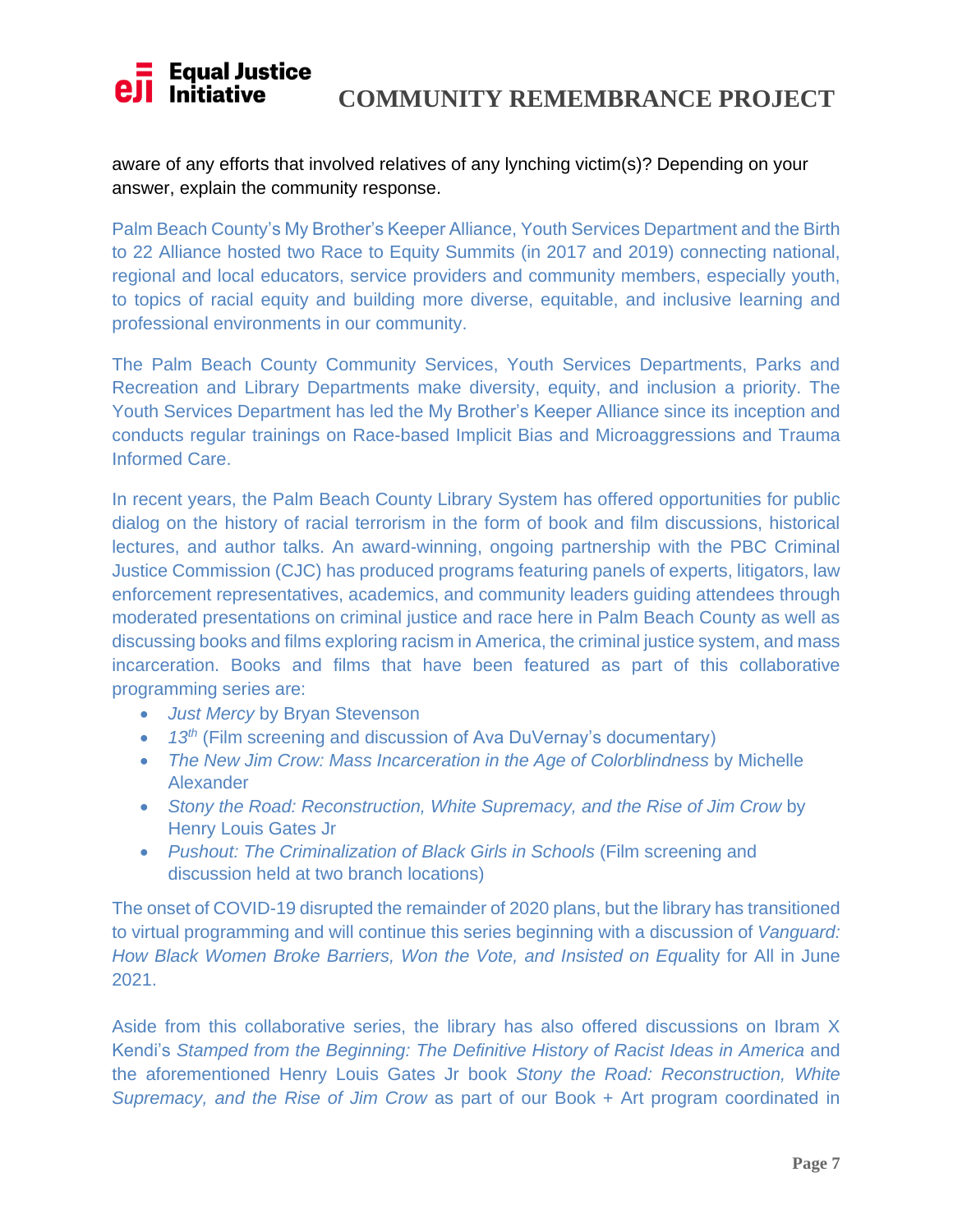#### **Equal Justice Il** Initiative **COMMUNITY REMEMBRANCE PROJECT**

partnership with the Norton Museum of Art. These programs pair a reading selection with museum artwork(s) and invite the public to discuss both.

Some additional related programming of note offered by the library:

- Multiple discussions of essays published as part of the New York Times Magazine's 1619 Project
- Lecture and discussion, The Legacy of Margaret Garner: Lessons of Survival & Empowerment for Today
- Screening of the film, *Selma: The Bridge to the Ballot*
- A presentation by Dr. Aisha Johnson-Jones on her book: "The African American Struggle for Library Equality: The Untold Story of the Julius Rosenwald Fund Library Program"
- Library staff led discussions of *How to be an Antiracist* by Ibram X. Kendi and *Caste: The Origins of our Discontents* by Isabel Wilkerson
- A screening of the documentary film *Whose Streets* followed by a discussion led by Dr. Tameka Hobbs
- A discussion with Chris Wilson, author of *The Master Plan: My Journey From Life in Prison to a Life of Purpose* facilitated by Barbara Cheives of Converge & Associates
- Dr. Paul Ortiz presenting on his book *An African American and Latinx History of the United States*

The Birth to 22 Alliance is a collaboration of over 300 youth serving organizations coordinating cradle to career strategies for youth. They, along with the Community Services Department of Palm Beach County, are members of the Government Alliance on Racial Equity (GARE). Quarterly convenings are held called "Advancing the Mission". All participants are required to have completed the Racial Equity Institute (REI) training. Birth to 22 also has an active Becoming a Trauma Informed Community Action Team who strengthens awareness of personal trauma, adverse childhood experiences, community and historical trauma, and works to build resources for establishing healing and resilience.

Regarding efforts with relatives of the lynching victims: both Fr. Burl Salmon and Debi Murray, Chief Curator of the Palm Beach County Historical Society, have been in contact with relatives of Henry Simmons who live in Hawthorne, FL (240 miles away). Relatives of Samuel Nelson have not been identified.

### 5. What types of outreach do you believe could be most effective in allowing the broader community to engage with the history of racial terror and its present-day legacies?

The Palm Beach County Community Remembrance Project Education and Community Engagement Sub-committee is developing a robust education and engagement program including, but not limited to film screenings, book clubs, essay and art contests, lectures, walks, historical tours, and memorial services. We plan to launch a website for additional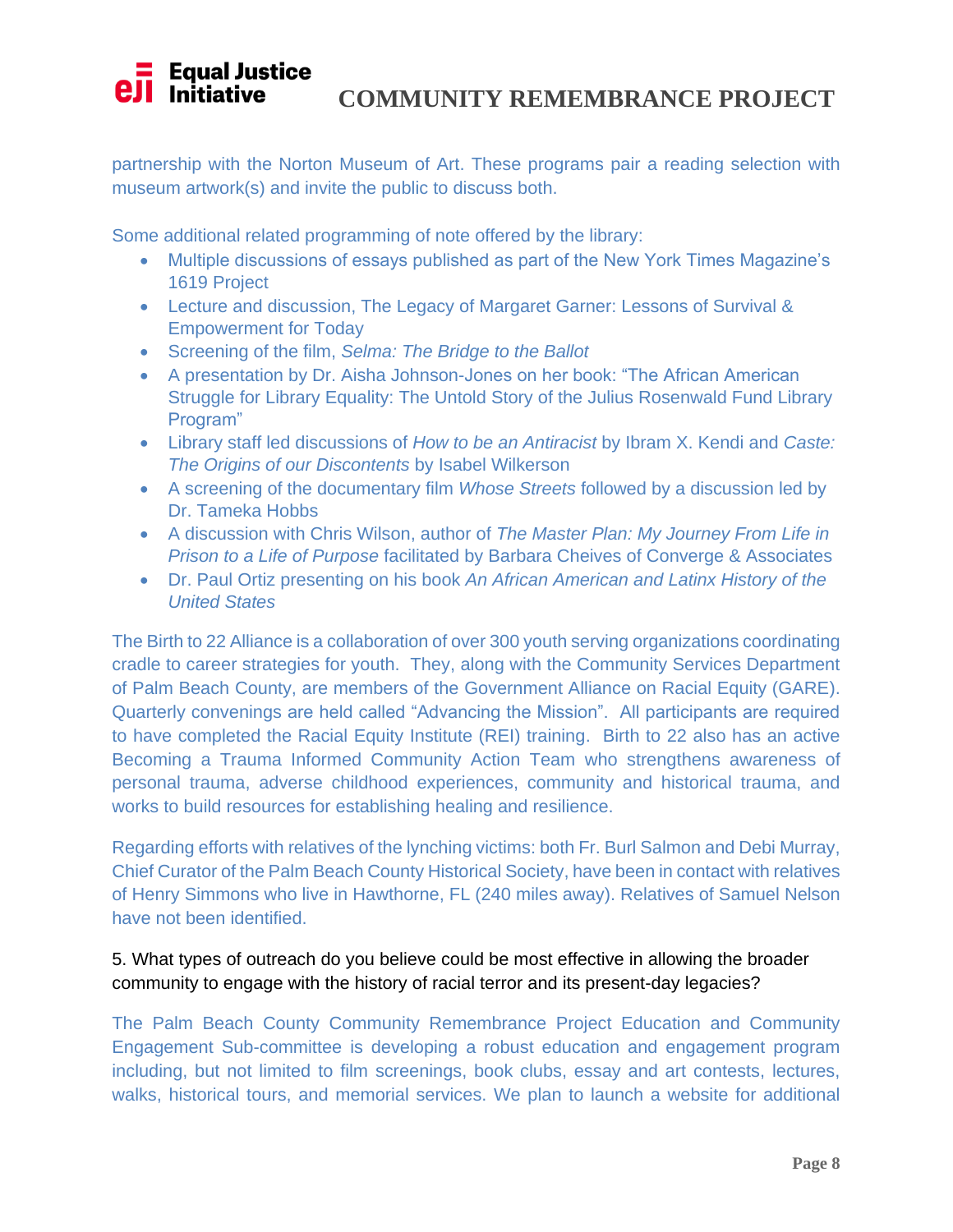#### **Equal Justice**  $eJ$  Initiative **COMMUNITY REMEMBRANCE PROJECT**

education and outreach in the near future. We will also maintain outreach to the coalitions working on this engagement in the broader South Florida community to leverage momentum and share knowledge.

6. How does your community currently understand the connections between local histories of racial injustice and inequality and contemporary challenges that still impact Black and people of color today in your community?

Our community is astute in linking local and histories of racial injustice and inequities with contemporary challenges. Within our local criminal justice system, Palm Beach County has been working on this issue for years now and below are just a few examples:

- Using the model of the *"Informed and Engaged"* series co-sponsored by the Palm Beach County Library and the Palm Beach County Criminal Justice Commission (CJC), we have delved into this history through book discussions, lectures, and movies (see question 4).
- *The Safety and Justice Challenge Project*. This project is funded by the John D. and Catherine T. MacArthur Foundation and has afforded the county an opportunity to dive deeper into our jail population and its racial disparities. The overall goal of this project is to reduce the over-reliance of incarceration for lowlevel offenses, while maintaining public safety. Over the past three-years, the numbers of individuals being held in jail have been reduced by more than 35%; however, the disparities among African-Americans in jail persist and is actually widening. African-Americans are significantly over-represented in the county jail, making up 19% of the county's population, but 54% of the jail population. The average length of stay for African-Americans is 37-days, Hispanic's 31-days and Whites 21-days *(Palm Beach County CJC*). To create a holistic and communitydriven process to finding community-based solutions, the CJC established a Racial Equity Team to oversee this work. This committee is comprised of government, business, community leadership and people with lived experiences with the criminal justice system to identify issues, review data, and make recommendations for systems reform.
- *Community Forums on Policing*. In the wake of the George Floyd and Briana Taylor murders, the BCC tasked its Administration and the CJC with creating a way to ensure tragedies like these do not occur in Palm Beach County. The CJC started by first surveying all 23 local law enforcement agencies on their internal policies relating to chokeholds/neck restraints, police accountability, reporting officer misconduct, diversity and inclusion training, body cameras, and citizen review boards. The results of the survey indicated Palm Beach County local law enforcement agencies were well ahead of other local and national jurisdictions. It also revealed the need to expand and build stronger communications and relationships between communities and law enforcement. Therefore, the creation of community forums emerged. A total of nine (9) forums were held throughout the county from July 2020 through April 2021. These forums engaged a diverse group of residents, community leaders, law enforcement, and elected officials and were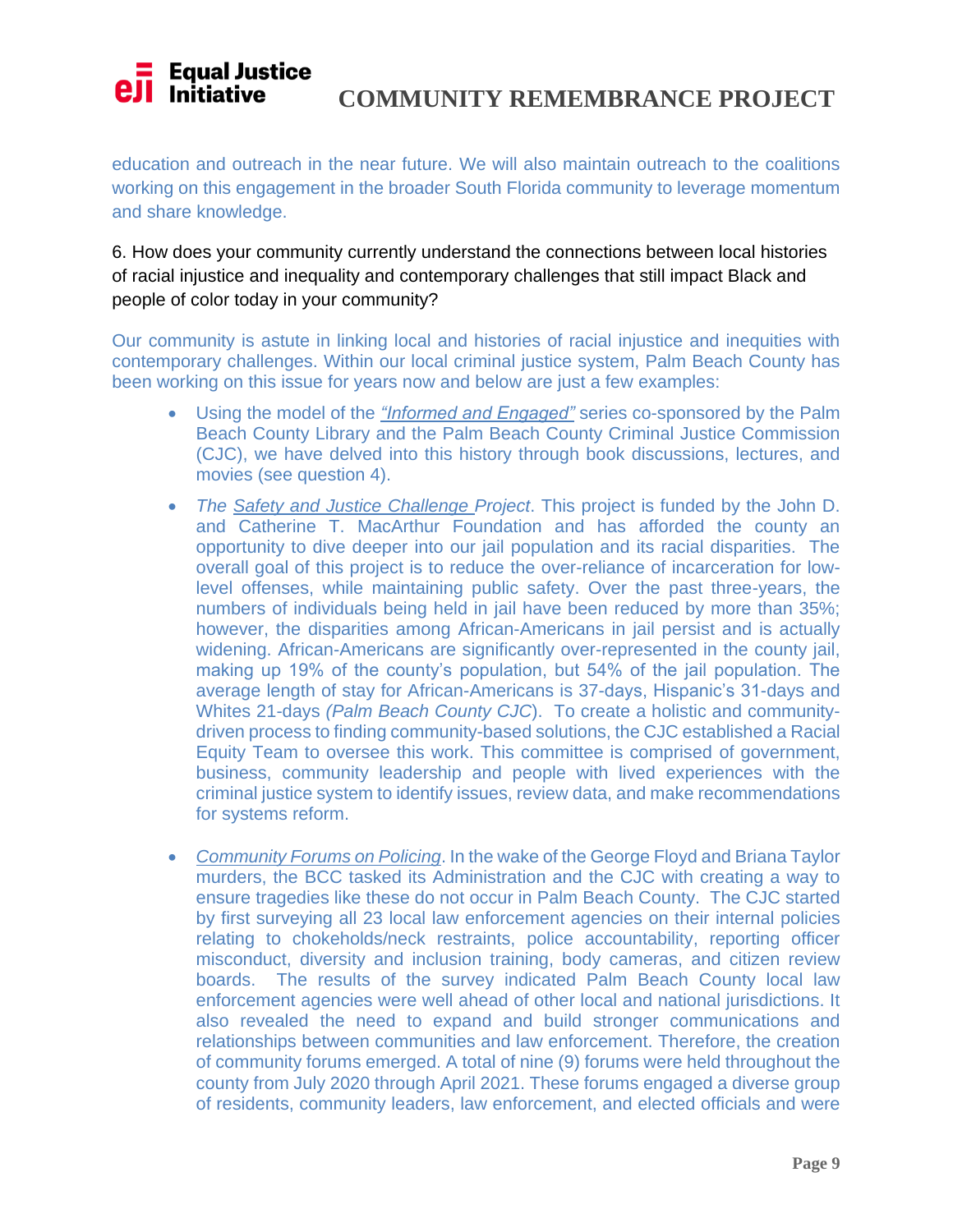#### **Equal Justice E** Equansus<br>I Initiative **COMMUNITY REMEMBRANCE PROJECT**

facilitated by experienced Moderators, including coalition core member, Barbara Cheives.

To do the deeper dive, the CJC is collaborating with community-based organizations to help move from forums into structured Dialogues to Change communications. The Dialogue to Change program focuses on three core components: organizing, dialogue, and action. Throughout the program the root causes and systemic issues contributing to the overrepresentation of people of color in the criminal justice system will be addressed, and strategies will be developed to reduce the jail population while creating safer communities.

After the facilitated sessions are completed, an action forum is created for the various sites to come together for idea sharing, and the groups decide on what to move forward with. Action teams are formed to carry out their ideas. This work will culminate with a one-day summit to bring together the forum and small group participants to review findings and create items for actionable outcomes to finalize the process. Therefore, each community will move from dialogue to the implementation of an action item they believe will advance community and police relations. This event is scheduled to commence in September 2021.

Our community, located in South Florida, could be referred to as a melting pot with people here identifying with many nationalities and countries of origin. Although there can be on a daily basis, much harmony and tolerance for differing viewpoints, our community continues to experience hate crimes, injustice, and barriers to resource access.

7. At the heart of EJI's Community Remembrance Project is narrative change. The stories we tell about our history reveal our collective consciousness and the alignment between our beliefs and our actions. These narratives also define the boundaries of how we respond to contemporary issues. How does your group hope these projects could impact narratives in your community?

The Palm Beach County Community Remembrance Project hopes our project work will impact the narrative in our community by bringing together a very diverse set of people who would not otherwise engage in a meaningful dialogue. Dialogue, engagement and education efforts will reveal and examine the stories we tell about our history and advance the alignment of equity and justice beliefs with policy and action. We will intentionally involve youth in these projects with the goal of opening conversations among their peers and in their homes to bring about greater awareness and ultimately open the narrative to a much needed change and a fair and just future for all.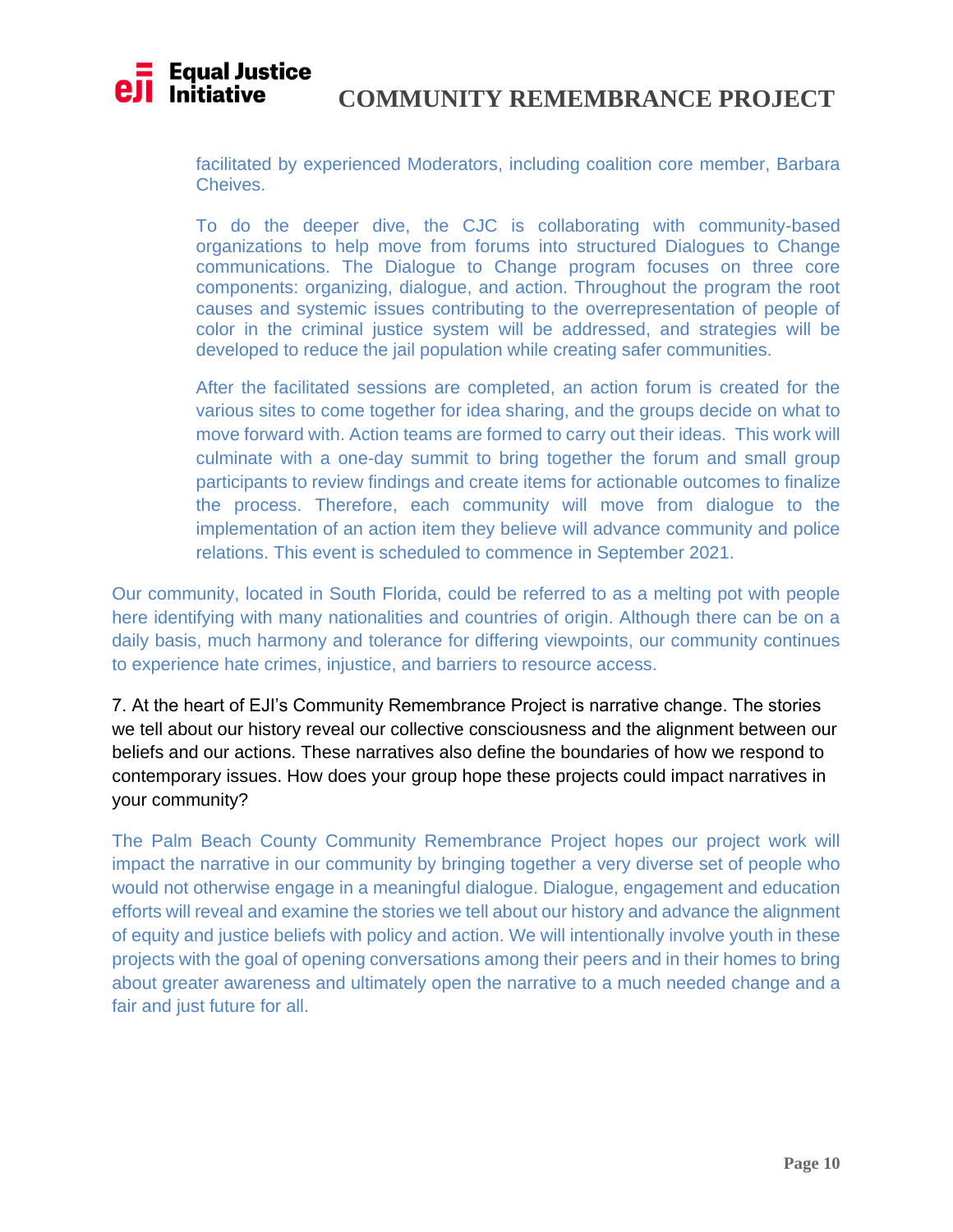### **Equal Justice**  $\overline{\mathbf{I}}$  Initiative

### **COMMUNITY REMEMBRANCE PROJECT**

### **EJI CRP QUESTIONS.**

1. EJI's Community Remembrance Projects include (1) hosting community soil collections, (2) erecting historical markers, and (3) hosting a racial justice essay contest for public high school students. Please share how your group would like to pursue one or more of these projects, as well as any information about the other public education efforts you are doing in the community. Does your coalition have a time frame in mind that you would like to begin pursuing these projects?

Our coalition would like to pursue community soil collection, the erecting of historical markers, and hosting a racial justice essay for high school students. The answers we provided in the Community Assessment questions 4 and 6 above demonstrate our capacity and experience delivering coordinated public engagement and education activities. We would like to begin the soil collection, historic marker erection and essay contest efforts as soon as acceptable to EJI. Our coalition is ready, willing and capable to collaboratively move forward with the three projects listed above.

2. As the bridge between the community and EJI for the facilitation of these projects, can you elaborate on your group's approach to collaboration and conflict resolution within the group and externally with the community? Please detail how you have operated or plan to organize the coalition as it relates to leadership and collaborative roles.

The PBC Community Remembrance Coalition has eleven (11) core group members including a chair and two co-chairs. The core group of coalition members are each charged with serving in a leadership role to one or more sub-committees. The sub-committees must all report back their recommended actions to the core group to received prior approval.

Sub-committees of the coalition include:

- Research Sub-committee
- Community Engagement & Education Sub-committee
- Soil Collection Sub-committee
- Historic Markers Sub-committee
- Finance & Fundraising Sub-committee
- Press Agent & Repository Sub-committee
- Legal Sub-committee
- Monument Sub-committee (future)

The coalition generally follows Roberts Rules of Order in conducting its meetings and all direction is put for a vote prior to final decision. All core group members have agreed to the pledge and conducting themselves in a professional manner seeking to hear other points of view and listen. All actions are weighed against the purpose of the coalition to ensure they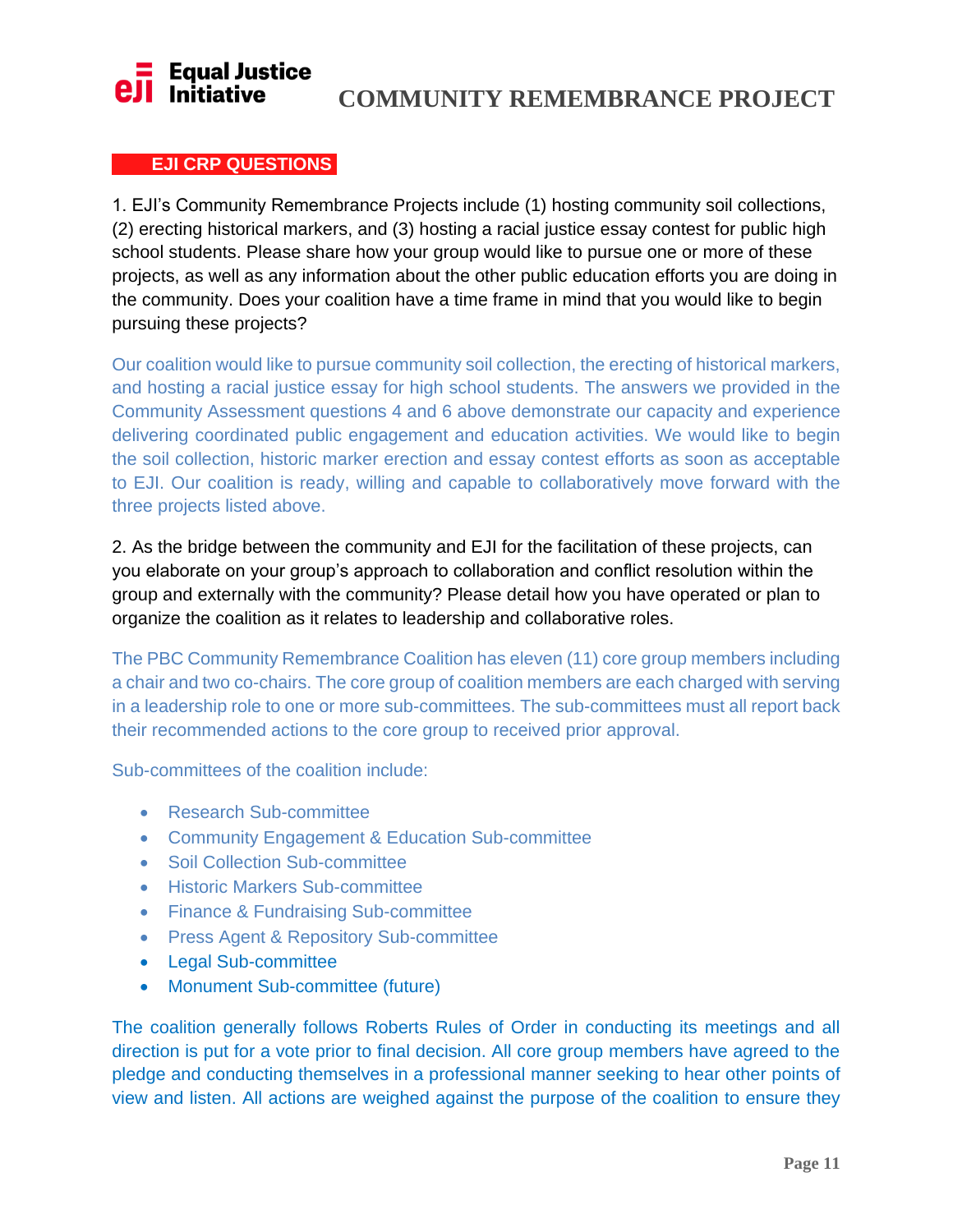# **COMMUNITY REMEMBRANCE PROJECT<br>Initiative to a COMMUNITY REMEMBRANCE PROJECT**

are in line and not mission creep. The Chair of the coalition leads all meetings and is the final word to provide direction on any disputes that may arise. Our coalition Chair is also a practicing attorney skilled in conflict resolution.

We plan to bridge and facilitate these projects fully focused on the mission of the work and handling any disputes that may arise. Our coalition is made of a diverse set of leaders and professionals who are well respected in the community and will serve this effort well.

3. Based on your familiarity with the community and responses to the community assessment questions, what similarities and differences do you anticipate will emerge between the responses of African American community members and those of community members who are not African American to these projects in your area? How do you think your group will plan to handle and/or respond to any resistance to this effort and projects?

The coalition anticipates varied perspectives regarding the projects we will be working on in the County. Based on our experience and the success of the Race to Equity Summits, we anticipate large public support of these efforts based on the progressive nature of most of our community and the demonstrated willingness to address inequities and injustices.

We also recognize that not everyone will have the same perspective on this work. We will respond with trauma-informed care, particularly understanding the impact (directly and indirectly) of racial terrorism and injustice and the generational traumas in our African-American community. We will respond with love, facts and truth-telling work seeking to educate. We also fully recognize that hate exists in our current society and we will continue to be resolve in our mission.

4. Please list any questions or concerns your working group has for EJI at this time.

We would like to continue to have an open line of communication with EJI as questions arise. As we move forward, we do have questions relating to EJI's expectations of realistic timelines and roles, particularly related to formalizing a plan for the historic markers, soil collection and ultimately the monument project.

5. Please review the CRP Values and Pledge section below. **Submit a completed pledge statement** with your expression of interest answers.

Please see completed pledge below.

### **CRP VALUES AND PLEDGE.**

EJI hopes that the CRP effort will be a continued process that emphasizes the need for, and the power of, collective remembrance. Local coalitions have the opportunity to facilitate conversations and experiences that increase local commitment to restorative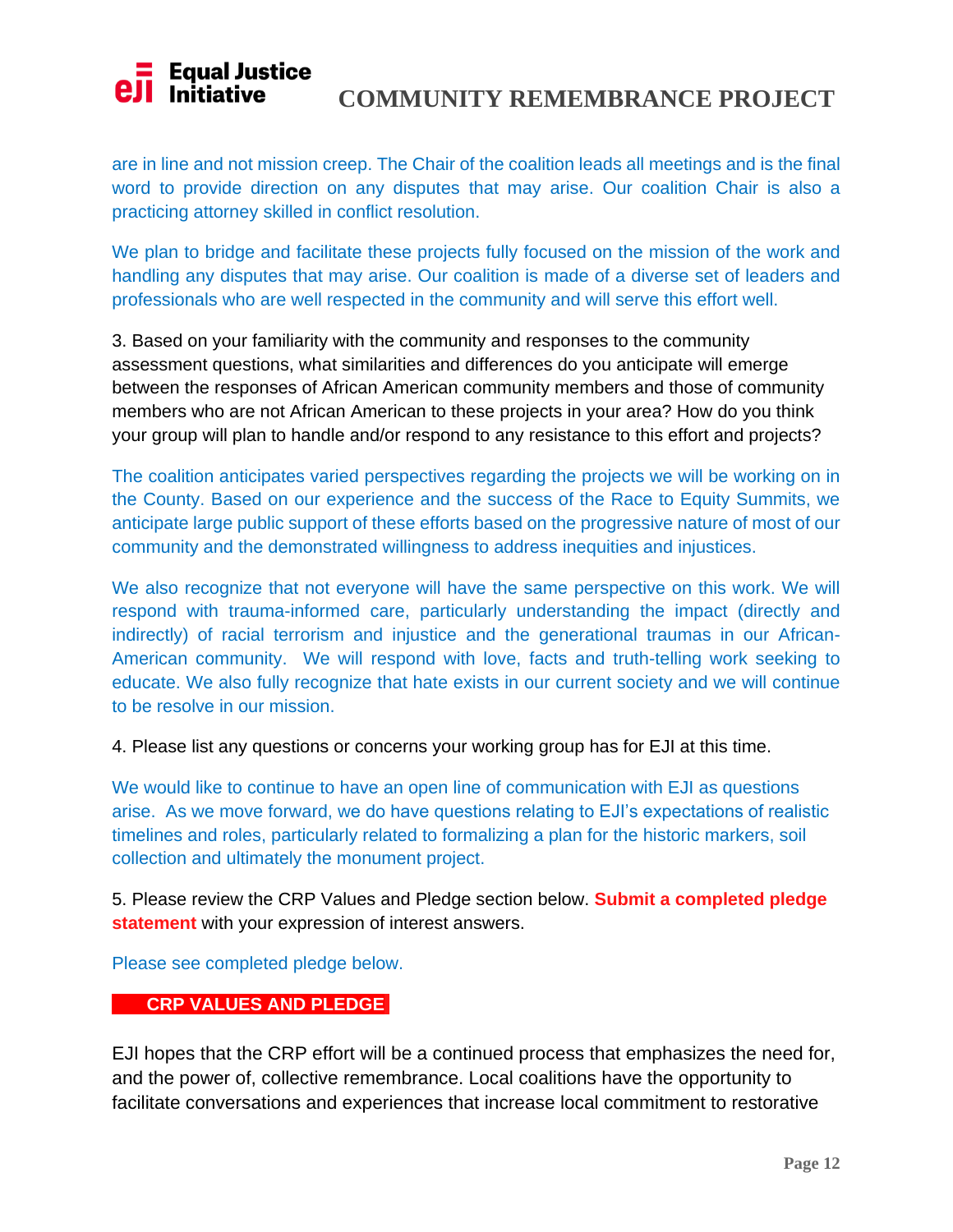justice and collective healing and change how community members interact with each other. To facilitate a process of healing and repair, we ask that our partner coalitions commit to honoring certain values as you engage in community remembrance work. Through these values, we commit to healing and repair both in the substance of the work and through the process by which the work is done. **Please review these values, consider if there are local values that should also be included, and please affirm these values as individuals and a collective engaged in this work if your coalition would like to pursue EJI's Community Remembrance Projects.**

### **Narrative Truth-Telling**

*Facilitate a deeper understanding of the era of racial terrorism.*

Remembering and acknowledging the past is a way to practice justice. Narrative truthtelling recognizes that creating a more just society is possible, but it requires us learning from our past and being willing to confront the silence and false narratives that have maintained injustice in our present. How we live with the past - repeating its legacies or disrupting legacies of injustice - depends on how we remember and talk about the past. When we use language that accurately and precisely describes what happened and why it happened, we create space for restorative justice. It is important to have a clear narrative story about the racial terror lynchings that took place in your community and what interests those lynchings were designed to protect.

- *Narrative truth-telling has the power to shed light on contemporary forms of racial injustice. It helps communities say "never again" to racial injustice by clarifying the roles of white supremacy, violence, and injustice in maintaining racial hierarchy.*
- *Without narrative truth-telling, we may misunderstand racial terrorism as a thing of the past that is unconnected to the way we live our lives today.*

### **Trauma-Informed Approach**

*Prioritize the voices of those closest to the individuals being memorialized.*

Racial terror lynchings targeted entire communities while also targeting individuals and their families. These projects and the other engagement efforts that community coalitions develop should center the African American experience of racial injustice, empower African American community members who have directly borne this trauma, and invite the entire community to use truth to give voice to those experiences and expose their legacies.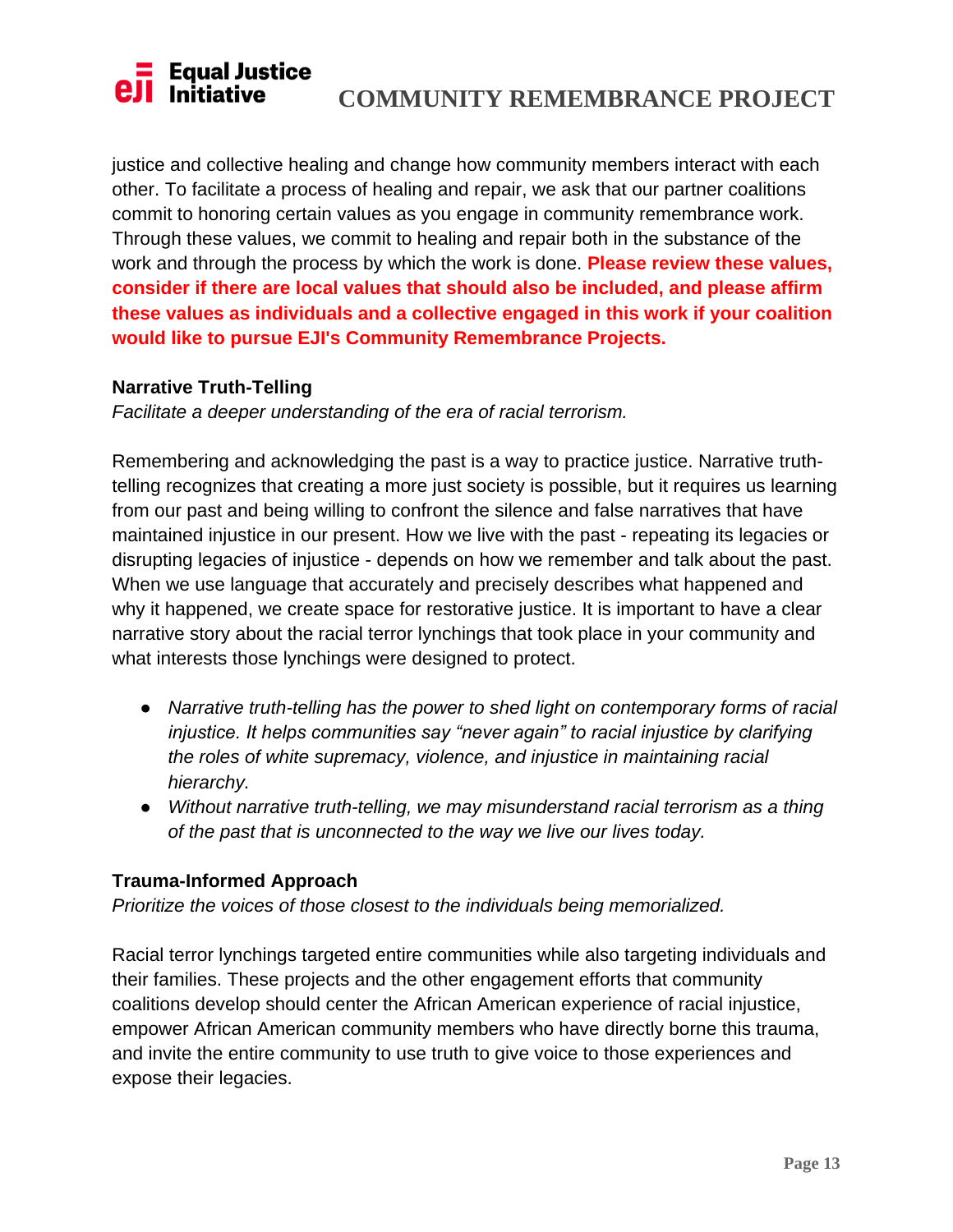# **Figual Justice<br>I Initiative COMMUNITY REMEMBRANCE PROJECT**

- *Trauma-informed work prioritizes the lived experiences of people directly harmed. It takes national phenomena and makes them particular and personal. It invites those directly harmed to share the weight of their burden and allows the community to bear witness as a form of solidarity and commitment to improvement.*
- *Without this commitment to a trauma-informed approach, remembrance work may feel abstract and intangible. Anchoring the work in the reality of the impact of this injustice allows space for meaningful repair to be developed.*

### **Collaboration**

*Consistently make space for your strength and my strength to become our collective strength.*

The pain that led to the tragic deaths we are memorializing was created by collaborative violence and silence. The process of remembering, publicly acknowledging, and learning from this history must also unfold through collaborative effort. Creating cultures that model commitment to racial justice requires that we recognize the diversity of strengths we all bring to the table and seek opportunities to celebrate each other's successes.

- *Collaboration helps to create a culture that models the racial justice we want in our communities. It recognizes the diversity of strengths we all bring to the table and seeks opportunities to use each person's strengths to better the collective work.*
- *Lack of collaboration is harmful to collective goals. When decision-making power isn't shared meaningfully and effectively, the coalition does not benefit from the full potential of the community.*

### **Listening with Respect**

*Pay attention to what is and is not being said.*

Staying open to new ideas and new voices requires commitment to listening and respecting the person offering the idea. Offer respect to every coalition member and sincerely listen to their ideas. We agree to listen also to silence and recognize that silence does not always convey agreement. Sometimes people are silent because they feel disempowered or not valued. Invite people into conversations in which your primary role is to listen for understanding.

● *Listening with respect allows the group to benefit from the widest range of*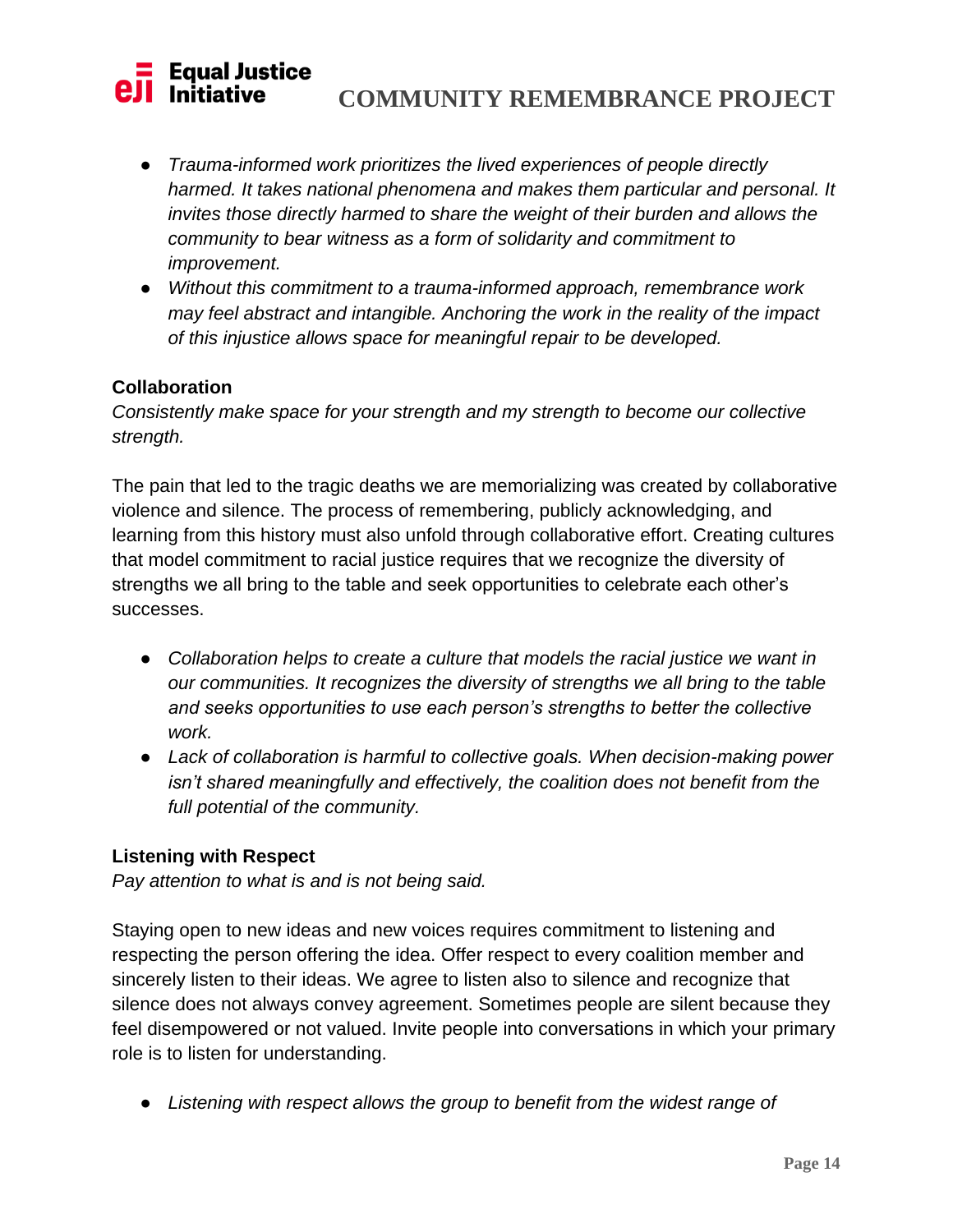# **COMMUNITY REMEMBRANCE PROJECT**

*feedback. People are more likely to provide valuable guidance, feedback, and redirection when they believe that their voice will be taken seriously. Effective collaboration requires listening with respect.*

● *A lack of listening with respect can reduce support for the coalition even when people value the work being done. It can lead to interpersonal challenges that prevent widespread community engagement with the local history the coalition wishes to elevate.*

### **Just Kindness**

*Consistently act and speak from a place of goodwill towards others.*

In this effort, coalition members will encounter individuals in different places along the spectrum of engagement, understanding, willingness to hear, learn, and see, and openness to this meaningful and necessary conversation. Regardless of where someone falls on the spectrum of supporting or resisting our efforts, we agree to treat each person with kindness that is grounded in our commitment to truth and reconciliation. We choose to approach adversarial reactions with grace for the other person, committing to a response that reflects the need for collective healing. We choose to offer strategic and tactical responses to move the work forward in a healthy way.

- *Kindness supports people through the difficult work of pushing past discomfort in order to elevate justice. It invites people to come to the work as they are and then work in community with others to reimagine what is possible.*
- *A lack of kindness can lead to responses that further reduce the level of support for the community remembrance project. Kindness is a position we can choose to rise to in the midst of difficult circumstances with others.*

### **Open Communication**

*Share any information that is relevant to the work.*

Open communication ensures that everyone in the coalition feels engaged and empowered to contribute to the advancement of the coalition's efforts. Effective communication ensures that the coalition is on the same page and works collaboratively towards shared goals. Open communication is also a tool to help navigate any challenges that may arise. Each member of the group comes from different backgrounds and a range of personal and professional responsibilities. Communicating clearly and proactively can help to work through any conflict that might distract from the work.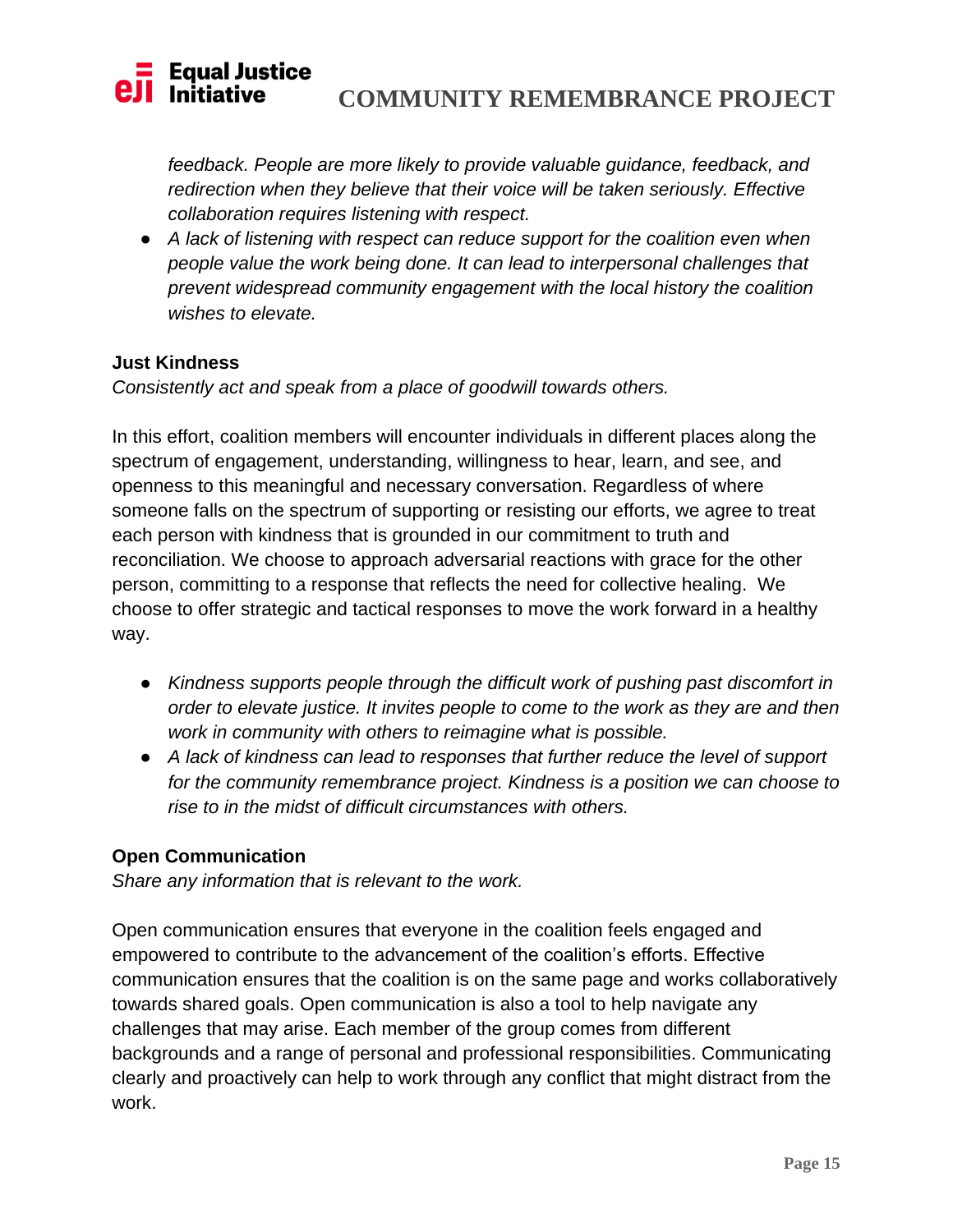# **COMMUNITY REMEMBRANCE PROJECT**

● *Open communication requires a foundation of trust. Trust within the coalition will grow and strengthen over time. This commitment will create space for coalition members to be vulnerable and open with the remembrance work.*

### **Self-Awareness**

*Reflect often on whether your own participation is advancing the work of raising awareness and the work of building community.*

Community members come to this work in a variety of ways. Some have extensive backgrounds in talking about race and poverty. Others wish to grow in those skills by supporting existing conversations or launching new ones. Come to the work open, ready to learn and share, and willing to reflect on your own exposure to racial equity and inequity throughout your life. Participate in the work in ways that avoid hierarchy and instead prioritize grassroots organizing.

- *Self-awareness allows us to consciously choose how to engage with those around us. It makes space for other people to share equitably and collaboratively. This leads to more effective engagement as a team.*
- *A lack of self-awareness can push the important work of memorialization to the margins and center the interests and priorities of people who have not done the work of self-reflection.*

### **Commitment**

*Commit to a long-term engagement with this work.*

Coalitions are encouraged to engage in genuine and sustained work aimed at advancing a new era of truth and justice. The community remembrance projects are more than discrete projects, but an opportunity to build an infrastructure of truth-telling that lasts for generations. The symbolism of some of these projects is strengthened by building an environment and culture that reckons with the past and its legacies.

● *A long-term commitment to this work means that each individual commits to work towards a more just community beyond the duration of the life of any specific projects.*

### **CRP Values Pledge**

Please select only one of the following pledge options to include at the end of your expression of interest answers. Please include the pledge option of your choice into